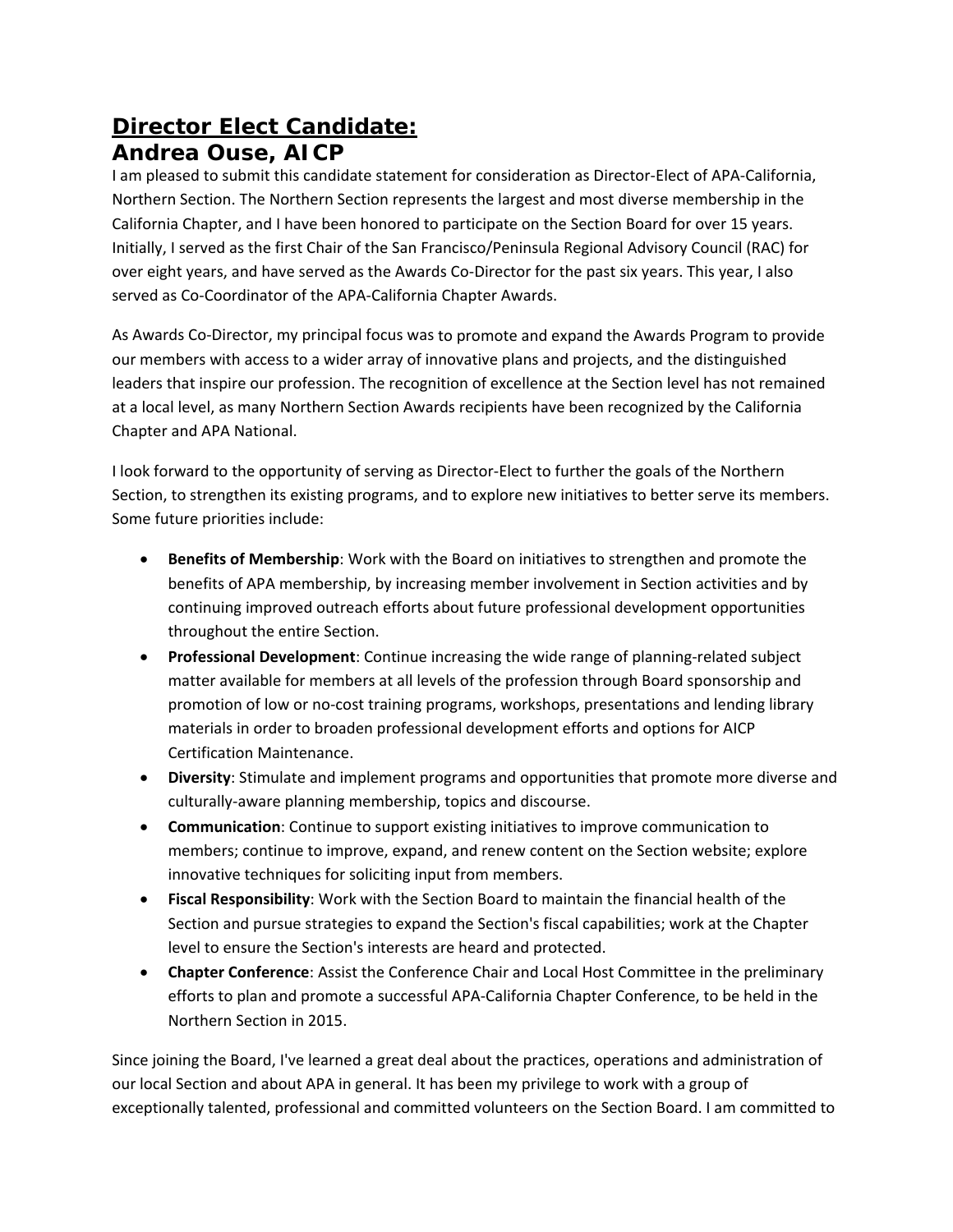the continued success of the Northern Section, and look forward to the many exciting challenges and opportunities for us in the coming years.

**Experience**: Andrea Ouse, AICP, has over 21 years of public and private sector planning experience. Her experience as a generalist planner has included extensive experience in both current and advance planning, in addition to environmental document review and preparation. From 2002 through 2009, she served the Town of Colma as Deputy City Planner (2002‐2005) and as City Planner (2005‐2009) under contract with LSA Associates. Prior to joining LSA, Ms. Ouse served as staff planner in the Cities of Belmont, Daly City, Pacifica, Turlock and in Yuma, Arizona. Ms. Ouse continues to provide planning services and project management to both public and private sectors in Northern California. She received a Bachelors of Science in City and Regional Planning from California Polytechnic State University and a Masters of Public Administration from California State University, East Bay. She is an active member of the American Institute of Certified Planners, and has volunteered as a guest speaker for the AICP Exam Preparation trainings led by Dr. Don Bradley, AICP and as a participant in the Section‐sponsored Ethics Training workshops held in 2011.

## **Administrative Director Candidate: Justin Meek, AICP**

I have been honored to serve on the APA California‐Northern Section Board for the past few years and humbly resubmit this statement of candidacy for the Administrative Director position. In making this decision, I wish to continue to support the Board and contribute substantially to the ongoing development of the planning profession.

In the past few years, I have actively involved myself in a number of APA events. In addition to being responsible for all records of the Section and working with Board members to publicize section professional development activities, I have helped organize or participated in a number of events, such as a walking tour of Santa Cruz's riverfront and a workshop on using census data. If elected to the Board, I look forward to continuing to be active and will work diligently as the Administrative Director. I am excited at the opportunity to serve the planning profession and be a part of APA California‐Northern Section's efforts to promote and inspire APA members.

**Experience**. Justin Meek, AICP, is a senior planner with 10 years of planning and CEQA experience for public and private sector clients. He presently works for the City of Marina and provides consulting services for the City of Pacific Grove. Previously, he managed the preparation of numerous environmental documents throughout California and authored geology and soils, recreation, visual resources, transportation and traffic, land use and planning, public services, and utilities and service systems sections for a variety of environmental documents. He also teaches at San Jose State University (SJSU) in the Urban and Regional Planning Department (URBP). Mr. Meek has a Bachelor of Science in Earth Sciences and Bachelor of Arts in Environmental Studies from the University of California at Santa Cruz and a Master of Urban Planning from SJSU, where he was the recipient of the AICP Outstanding Graduating Student Award. He has been active in the American Planning Association since 2008, and is